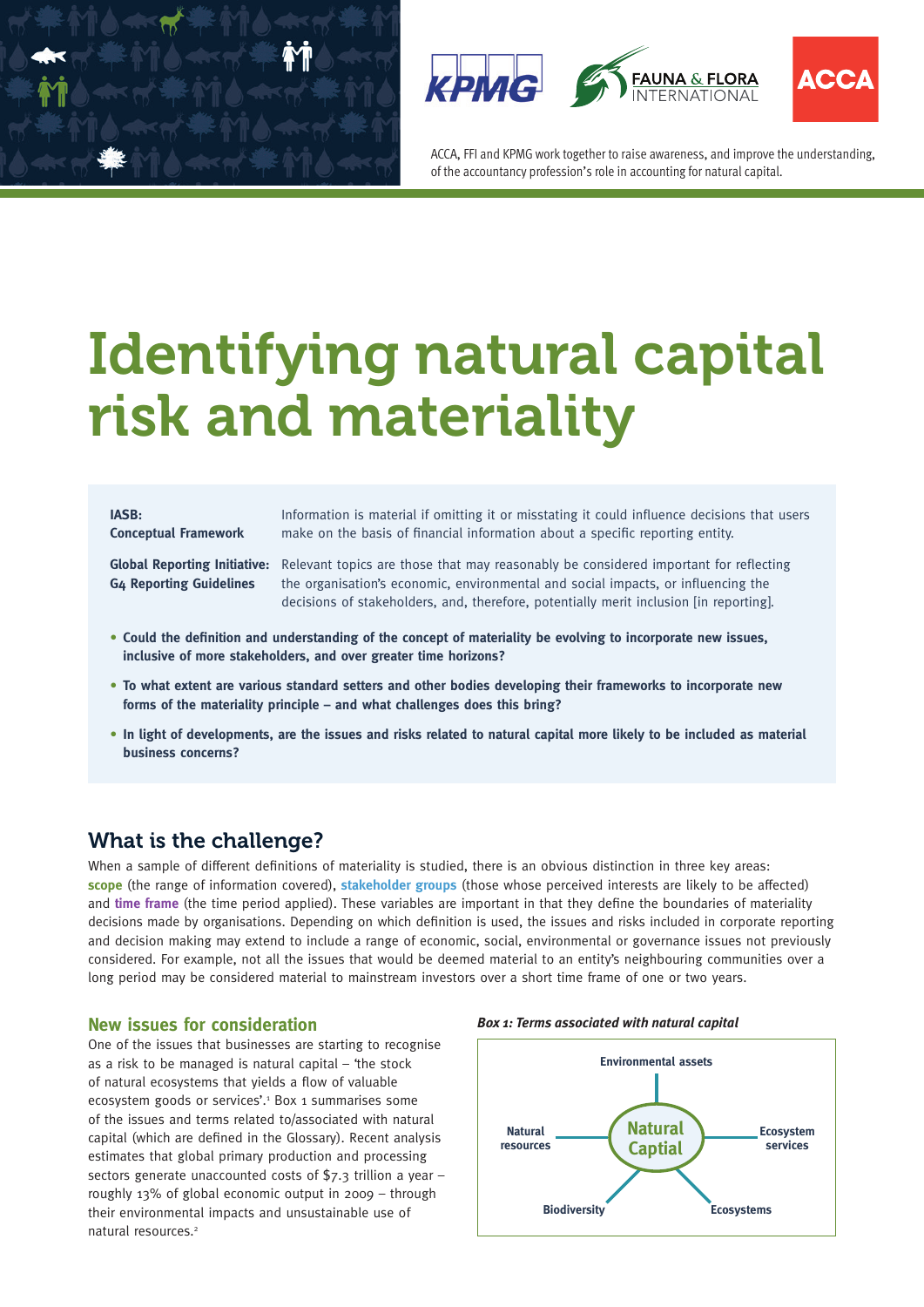#### **The Changing Materiality Lens:**

With many of the 'traditional' standard setters, and other bodies, defining material issues for organisations as those primarily relating to 'economic decisions', the boundaries of materiality may seem restricted to concerns that affect only investors and shareholders. In practice, 'economic decisions' could well be interpreted as also including the economic choices of other stakeholders such as employees, customers and communities – important groups who also have specific economic interests in organisations (e.g. when assessing whether to work for, or purchase from, an entity).<sup>3</sup>

Sustainable business network BSR has commented that some bodies involved in the design and implementation of sustainability reporting frameworks 'diverge in their approach based on which stakeholder group they focus their initiative on' – whether investors, regulators or wider stakeholder groups. They suggest that this variability affects the 'materiality lens' by which issues and concerns are deemed significant and relevant to a particular organisation.4

Evolving interpretations of materiality affect the boundaries of materiality assessments; hence the key areas of scope, stakeholders and time frames vary depending on the definition of materiality employed by an organisation.5

The changing boundaries of materiality are likely to enhance the interest in and justification for natural capital's consideration in corporate materiality assessments in relation to the three key areas:

- the **scope** of issues that are material broadening to the environmental and social impacts of organisations, including those related to natural capital
- the **stakeholder groups** to be included when assessing if an issue is material, extending to bodies such as NGOs and local communities that are concerned about natural capital issues
- the **time frame** over which business impacts are considered material, incorporating previously unaccounted medium- and long-term impacts and effects on natural capital issues.

# Materiality definitions and analysis

ACCA, KPMG in the UK, and FFI have identified and analysed definitions of materiality from a range of regulators, standard setters and sustainability reporting bodies to compare and contrast their different perspectives. Table 1 presents a number of these definitions, and colour codes those terms that relate specifically to the key aspects of **scope**, **stakeholder groups**, and **time frame**.

| <b>Body</b>                      | Definitions of materiality (with colour coding of scope, stakeholder groups and time frames highlighted)                                                                                                                                                                                                                                                                                                                                                                                                                 |  |  |  |  |
|----------------------------------|--------------------------------------------------------------------------------------------------------------------------------------------------------------------------------------------------------------------------------------------------------------------------------------------------------------------------------------------------------------------------------------------------------------------------------------------------------------------------------------------------------------------------|--|--|--|--|
| <b>IASB &amp;</b><br><b>FASB</b> | Information is material if omitting it or misstating it could influence decisions that users make on the basis of financial information about a specific<br>reporting entity. <sup>6</sup>                                                                                                                                                                                                                                                                                                                               |  |  |  |  |
| IFAC/<br><b>IAASB</b>            | Misstatements, including omissions, are considered to be material if they, individually or in the aggregate, could reasonably be expected to influence<br>relevant decisions of intended users taken on the basis of the subject matter information. The practitioner's consideration of materiality is a matter<br>of professional judgment, and is affected by the practitioner's perception of the common information needs of intended users as a group. <sup>7</sup>                                                |  |  |  |  |
| <b>FRC</b>                       | Misstatements, including omissions, are considered to be material if they, individually or in the aggregate, could reasonably be expected to influence<br>the economic decisions of users taken on the basis of the financial statements. <sup>8</sup>                                                                                                                                                                                                                                                                   |  |  |  |  |
| <b>SEC</b>                       | Information is material if "there is a substantial likelihood that a reasonable shareholder would consider it important" in making an investment<br>decision. To fulfill the materiality requirement, there must be a substantial likelihood that a fact "would have been viewed by the reasonable investor<br>as having significantly altered the 'total mix' of information made available." 9<br>A matter is "material" if there is a substantial likelihood that a reasonable person would consider it important. 10 |  |  |  |  |
|                                  |                                                                                                                                                                                                                                                                                                                                                                                                                                                                                                                          |  |  |  |  |
| GRI 3.1                          | Materiality for sustainability reporting is not limited only to those sustainability topics that have a significant financial impact on the organisation.<br>Determining materiality for a sustainability report also includes considering economic, environmental, and social impacts that cross a threshold in<br>affecting the ability to meet the needs of the present without compromising the needs of future generations. <sup>11</sup>                                                                           |  |  |  |  |
| GRI G4                           | Organisations are faced with a wide range of topics on which they could report. Relevant topics are those that may reasonably be considered<br>important for reflecting the organisation's economic, environmental and social impacts, or influencing the decisions of stakeholders, and, therefore,<br>potentially merit inclusion in the report. Materiality is the threshold at which Aspects become sufficiently important that they should be reported. <sup>12</sup>                                               |  |  |  |  |
| <b>IIRC</b>                      | A matter is material if, in the view of senior management and those charged with governance, it is of such relevance and importance that it could<br>substantively influence the assessments of the primary intended report users with regard to the organisation's ability to create value over the short,<br>medium and long term. <sup>13</sup>                                                                                                                                                                       |  |  |  |  |
|                                  | In determining whether or not a matter is material, senior management and those charged with governance should consider whether the matter<br>substantively affects, or has the potential to substantively affect, the organisation's strategy, its business model, or one or more of the capitals* it<br>uses or affects. 14                                                                                                                                                                                            |  |  |  |  |
|                                  | * Forms of capital refer to the organisation's resources and relationships and include financial, manufactured, human, intellectual, natural, and social and relationship capital                                                                                                                                                                                                                                                                                                                                        |  |  |  |  |

#### *Table 1: Materiality definitions used by some key standard setters and bodies*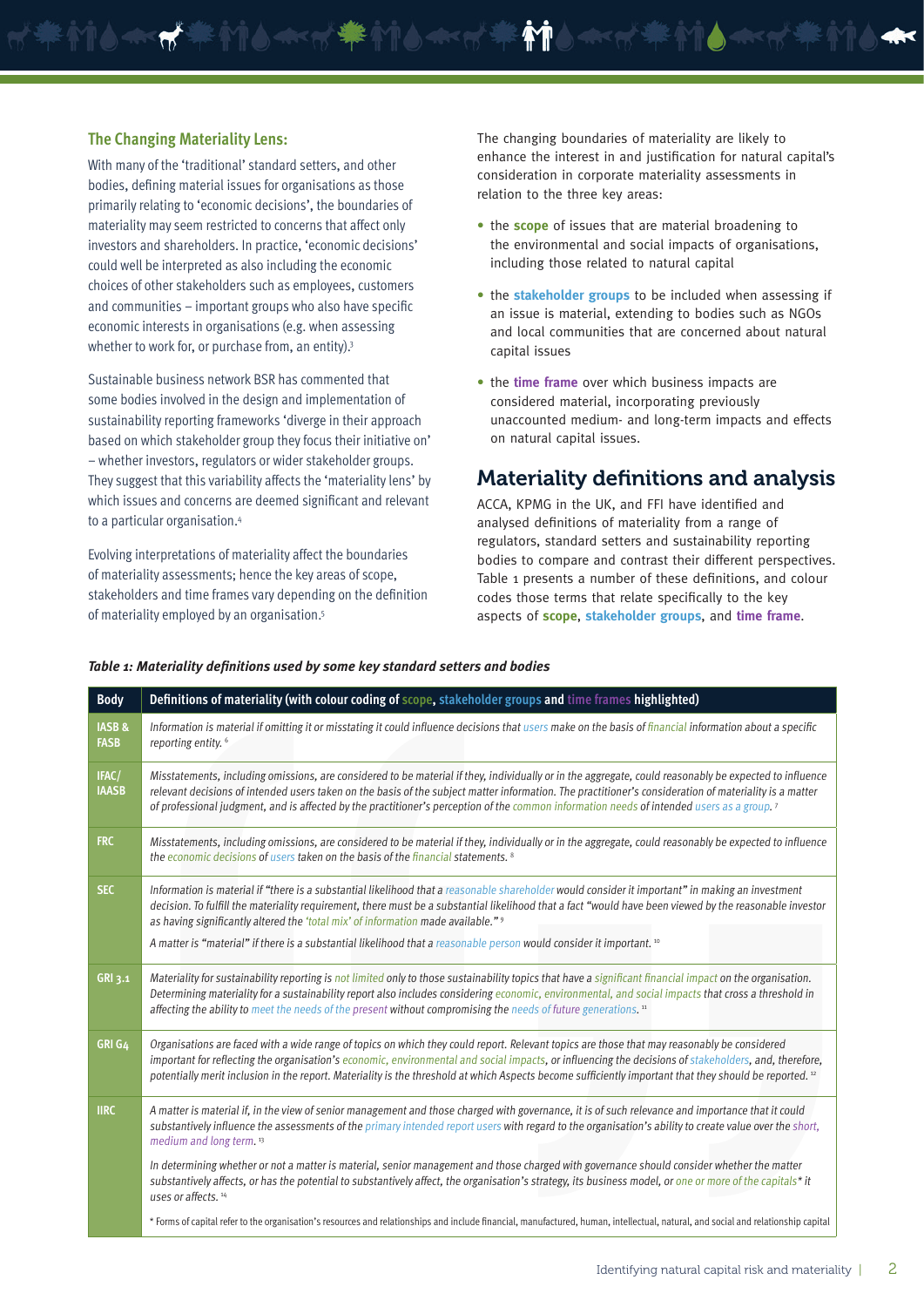#### **Grouping the definitions**

While there are some obvious parallels and similarities in a number of these materiality definitions, it can be difficult to rank or order them definitively by a distinct variable or theme. As highlighted initially, there are apparent variations in the key areas of **scope**, **stakeholder groups** and **time frames** – from those that have an 'economic' focus to those that have wider boundaries. In particular, the aspects of **scope** and **stakeholder groups** offer quite  $clear$  boundaries for categorisation – and Figure 1 attempts to group the definitions detailed in Table 1 according to these two characteristics. Additionally, it highlights the two definitions that also incorporate **time frames**, and indicates the extent to which all the definitions might include natural capital (NC) issues within their boundaries.

# Materiality and risk assessments in practice

In order to demonstrate how companies consider natural capital in their materiality and risk assessments in practice, the reports of 10 companies from sectors with a high impact on natural capital were reviewed (see Box 2). This section of the paper presents their overall performance, highlights good examples from the companies reviewed, and makes a number of recommendations on how accountants and finance professionals can better incorporate natural capital in their materiality and risk assessments.

|  | <b>Sector</b>       | Company <sup>a</sup> | <b>Annual Report</b> | <b>Sustainability</b><br><b>Report</b> |  |
|--|---------------------|----------------------|----------------------|----------------------------------------|--|
|  | <b>Farming</b>      | <b>BRF Brasil</b>    |                      | $2012^b$                               |  |
|  |                     | Tyson Food Inc.      | 2012                 | 2012                                   |  |
|  |                     | <b>Bunge</b>         | 2012                 | 2012                                   |  |
|  | <b>Forestry</b>     | <b>SCA</b>           | 2012                 | 2012                                   |  |
|  |                     | <b>UPM</b>           | 2012                 | Online                                 |  |
|  |                     | Mondi                | $2012^c$             | 2012                                   |  |
|  | <b>Construction</b> | Larsen & Toubro      | 2011/12              | 2012                                   |  |
|  |                     | Grupo ACS            | 2012                 | 2012                                   |  |
|  | <b>Utilities</b>    | E.On                 | 2012                 | 2012                                   |  |
|  |                     | Iberdrola            | 2012                 | 2012                                   |  |

a Companies initially part of an analysis in ACCA, FFI and KPMG's 'Is natural capital a material issue?' report

b Combined annual and sustainability report

*Box 2: Companies reviewed*

c Integrated report



#### *Figure 1: Materiality definitions and their potential for identifying natural capital as a material issue*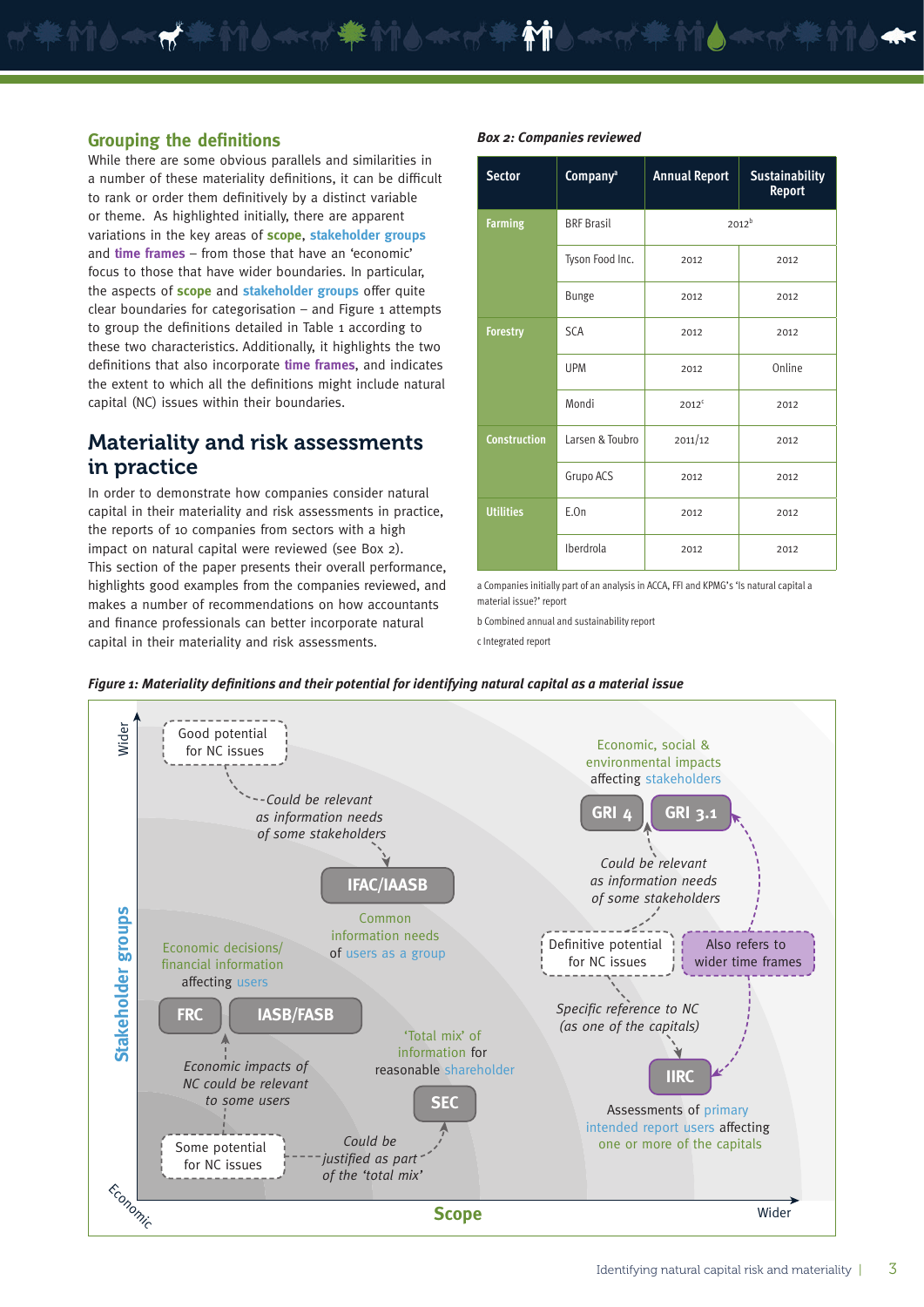#### **Materiality analysis and natural capital**

 $\blacktriangle$ 

A key aspect of the materiality principle is that information reported should be proportional according to a specific organisation. A company's materiality assessment determines what issues are addressed in its annual, integrated or sustainability reports, and transparency over the materiality definitions and processes applied allows the users of reports to understand how a company decided upon its material issues- both with regards to the nature of the issues, and whether they are proportionally reported on. This allows for users to judge as to whether the assessment was fit-for-purpose in terms of identifying the issues important to them, including natural capital.

#### **Definition and explanation of materiality:**

*Company reports were reviewed to see whether or not reporters were defining and explaining materiality, as this forms the key starting point for understanding how companies identify material issues.*

No companies provided a strict definition of materiality, but many of those reviewed included references to the GRI definition of materiality. A number of companies detailed the process of materiality assessment, and how they applied the process to identify key issues to address and report.

A good example is provided by Brazilian agribusiness, Bunge: 'Materiality is an item contained in a standard GRI Sustainability Report, which deals with subjects that help stakeholders consider and reach conclusions in terms of the economic, social and environmental performance of the organisation that is reporting.'

#### **Use of tools:**

*The use of tools and guidelines when performing materiality assessments increases the comparability and credibility of a report, providing a systematic way for companies to identify matters to report.* 

All 10 companies reviewed used the GRI guidelines to produce their sustainability reports, although many of them did not disclose whether or not GRI guidelines were followed when identifying material issues. Three of the companies reviewed (Bunge, Larsen & Toubro, and UPM) also used the AccountAbility AA1000 Standards.

**The use of tools is beneficial as it provides stakeholders with confidence that a standard process has been followed and it increases transparency on process and results for the companies that use the tool to report.**

#### **Stakeholder engagement:**

*Engaging with stakeholders allows companies to assess the topics that are important to the groups they affect, and to tailor their reports accordingly. Being transparent about who was consulted allows readers to judge the range of views represented in the materiality assessment, and thus its completeness.* 

All companies reviewed provided details of their stakeholder engagement activities, but in many cases these were not explicitly linked to their materiality process. Leading companies made this link very clear, presenting how stakeholder engagement feeds into their materiality assessments, usually in the form of a materiality matrix.

Bunge provides a good example of how stakeholder engagement has informed its materiality assessment. The company provides details of the stakeholder engagement process (panel discussions bringing together approximately 40 individuals representing the company's employees, customers, suppliers and investors, and relevant NGOs) and the results of the process, presented as a materiality matrix. As can be noted in the matrix, natural-capital-related issues of *sustainable agriculture* and *biodiversity* are identified.



#### *Figure 2: Example of stakeholder engagement matrix*

Source: Bunge Sustainability Report 2012 Edition, Brazil

**Engaging with stakeholders during materiality assessments can lead to strategic opportunities and better-informed decision making by providing a focus and transparency for the stakeholder engagement process, identifying and prioritising issues specific to an organisation, and exploring new issues and the concerns of stakeholders.** 

#### **Future generations:**

*Natural-capital-related issues can affect companies in the short, medium and long term. Therefore, a company taking a longer view when assessing its material issues will be more likely to identify natural capital as a material issue. In order to assess the period over which companies were considering their impacts, their materiality assessments and reports were reviewed for references to future generations.*

The GRI G3 materiality definition includes a reference to recognising the needs of future generations when considering a company's material issues. Although none of the reports reviewed made specific references to future generations in their materiality assessments, all companies used the GRI guidelines to produce their sustainability reports, although it was not clear how closely some companies followed the GRI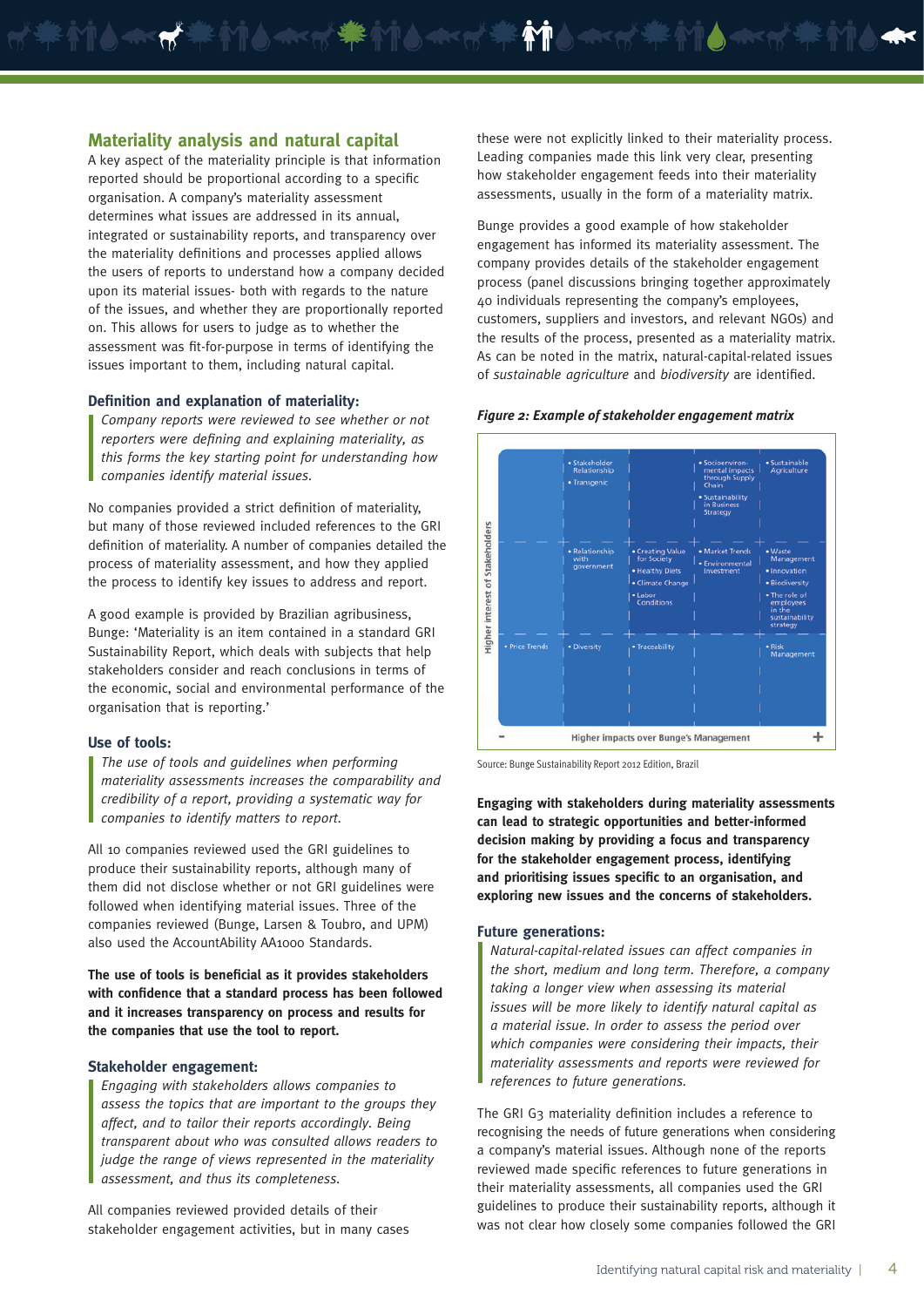materiality process. Four companies reviewed made reference to future generations elsewhere in their sustainability reports (Tyson Foods Inc., Bunge, E.On and Iberdrola).

**Accept Strategy** 

#### **Natural capital as a material issue:**

*Considering that all the companies reviewed operate in sectors with high impacts and dependencies on natural capital, reports were reviewed to determine whether or not natural capital had been identified as a material issue. This provided an indication of the quality of the materiality assessments.*

All the reports reviewed identified environmental issues as material, although some gave only high-level, generic statements on the topic. Some companies went further, referencing natural-capital-related issues as material to their operations. For example, the US agribusiness Tyson Foods Inc. note that 'conserving and protecting natural resources is essential to ensuring the minimization of our environmental foot print, the efficiency of our operations, and the availability of a clean and healthy environment for future generations'.

South African forestry company Mondi went further by stating in detail the range of key ecosystem services provided by forests, including the prevention of soil erosion and water run-off, breaking down pollutants, the provision of clean air and water, and climate regulation, among other services.

**Conducting a robust materiality assessment that determines the specific natural-capital-related issues that an organisation affects and depends on can allow for betterinformed decision making – by both the organisation and its stakeholders. It allows companies to link their activities to such issues (an important consideration when, for example, selecting a new site) and to set natural capital performance targets and goals, and it allows stakeholders to analyse how well management is managing impacts on natural capital and to compare one company with another in this respect.** 

#### **Risk assessments and natural capital**

In addition to undertaking materiality assessments to understand which issues are important to them, companies should consider whether such issues pose a long-term risk. As discussed, with the recognition of depletion of natural capital as a risk to be managed by business, the identification of natural capital issues in corporate reporting allows users to understand how an organisation intends to deal with such concerns.

#### **Identification and exploration of natural capital as a long-term risk:**

*As a starting point in understanding whether organisations considered depletion of natural capital as a long-term risk, reports were assessed to identify whether natural capital issues are recognised in risk assessments, the process and stakeholders involved, and whether the organisation has measures in place to manage or mitigate such risks.* 

Few companies explicitly identified natural-capital-related matters as a long-term risk, instead making indirect references to the topic in their strategy and policy statements in their annual/ integrated reports. Notably, companies listed in the US have to file 10K forms with the SEC, and are required to include information on their key risks within their submissions. Through this process, certain natural capital risks are consequently discussed. As for the materiality assessment, all the companies reviewed conduct extensive stakeholder engagement. As with the materiality process, however, it can be difficult to ascertain whether or not such engagements are then specifically used as part of the risk-assessment process.

Brazilian agribusiness BRF Brasil link the natural capital risk associated with deforestation in the Amazon rainforest to risk in their supply chain: 'In 2012, the Company expanded its Supplier Chain Monitoring Program precisely to identify and mitigate risk controlled by third parties, which although not under the direct management of the Company, may influence the business. These factors include, for example, discontinuing relationships with suppliers in breach of human rights or suppliers contributing to deforestation in the Amazon region…'

Tyson Foods Inc. relate natural capital risks to their operations, and consequently financial performance: 'extreme weather, including droughts, floods, excessive cold or heat, hurricanes or other storms, could impair the health or growth of livestock or interfere with our operations due to power outages, fuel shortages, damage to our production and processing facilities or disruption of transportation channels, among other things. Any of these factors, as well as disruptions in our information systems, could have an adverse effect on our financial results.'

**The process of identifying natural capital in risk assessments helps identify evolving risk-management issues related to natural capital that could affect an organisation's operations, allowing the organisation to develop and prepare for such issues, and potentially identify opportunities for product or process development.** 

#### **Strategy and governance that include natural capital:**

*Reports were reviewed to ascertain whether natural capital is considered as a strategic sustainability issue, and whether it is also recognised in the core business strategy. Additionally, internal governance structures were reviewed for their inclusion of natural capital issues, as an indication that associated risks would be examined and reacted to at a strategic level.*

Almost all the sustainability strategies considered natural capital issues, some of which were also mentioned in the business strategy – with reference to issues such as biodiversity and water. Mondi specifically refer to natural capital in the context of business risk assessment.

In their annual report, Swedish consumer goods and pulp and paper company SCA describe a number of 'driving forces' and global risks that they recognise will affect the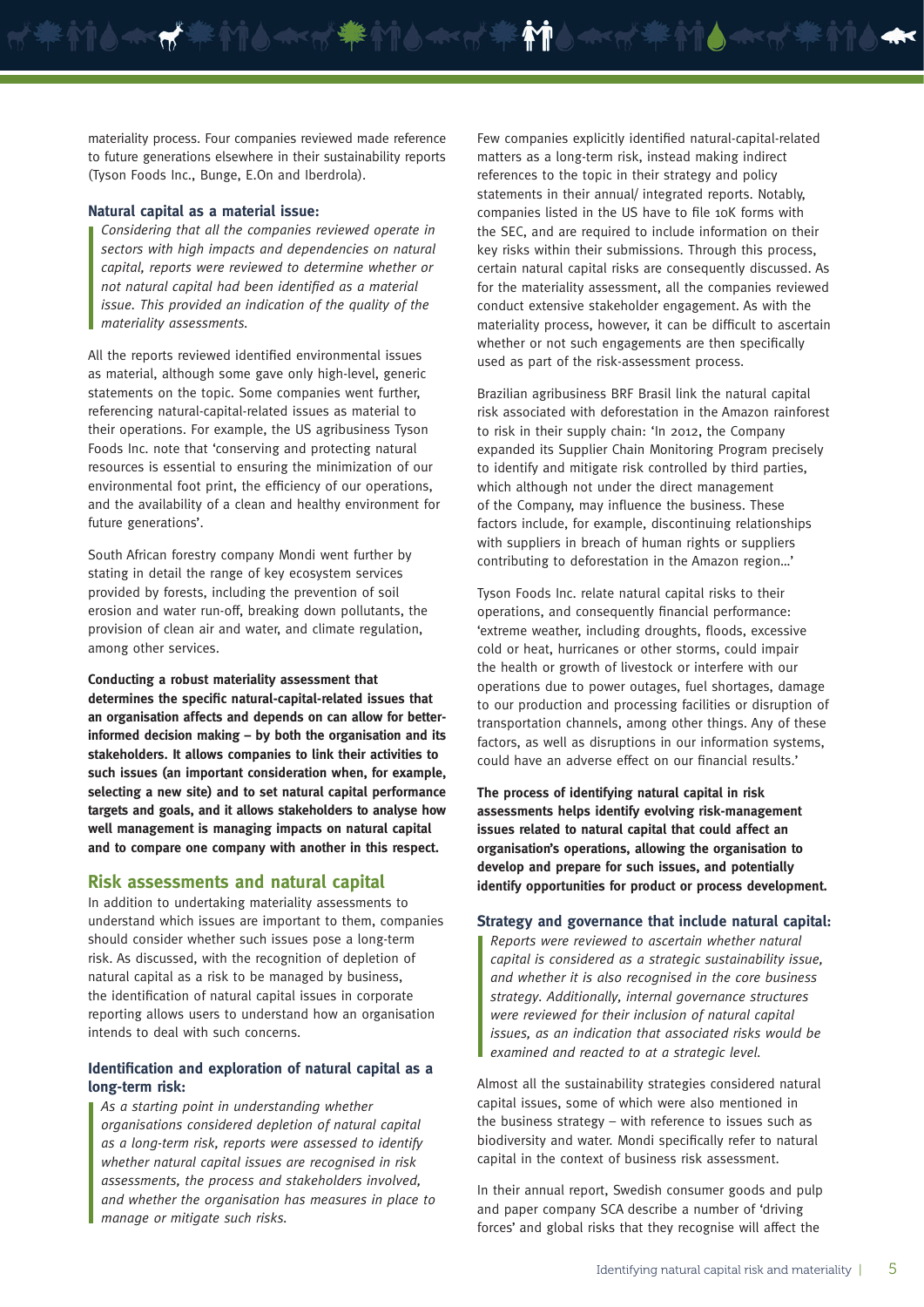organisation – and indicate their approaches to mitigating these. This includes certain issues and risks that are directly related to natural capital.

- 'Forest management: Illegal logging and timber from controversial sources threaten the forests of the world and biological diversity… SCA has goals for both preservation of biological diversity and responsible use of wood raw material.'
- 'Water shortage: The UN predicts that two-thirds of the world's population may live in areas with water shortages in 2025. Access to water is critical for people, industries, agriculture and food production. A large proportion of SCA's production processes are dependent on access to water. A great deal of focus is therefore placed on effective water consumption and purifying processes.'

While none of the companies reviewed had clear governance structures in place to manage natural-capitalrelated risks, all had some form of high-level panel to oversee sustainability risks, and such panels were generally overseen by the company CEO. It is fair to assume that natural-capital-related risks would be included within the remit of these panels – but this is not explicitly stated.

**Strategic opportunities and benefits can arise from including natural capital in strategy and governance structures. By integrating natural capital into core business strategy and connecting it to other areas of business an organisation can begin to 'future proof' itself to mitigate risks and realise opportunities associated with the issues.**

## Recommendations

Following the review, a number of recommendations emerged. Companies should:

- define materiality in a way suited to the business model
- be transparent over the materiality process and how external guidelines or tools have been applied
- link stakeholder engagement processes to the identification of natural capital material issues, and explain how the former inform the risk-assessment processes
- specify which natural capital issues are material (e.g. biodiversity, water, etc.) to the organisation, and develop goals/strategies for how to manage these
- report on those natural capital issues that are material to the organisation in more detail
- connect identified natural capital material issues to their long-term risk assessment process and, if material
- explicitly incorporate natural capital risk analysis into relevant governance structures.

#### Summary

Evolving definitions of materiality are expanding the boundaries of what might be deemed a material issue to an organisation across three key areas:

- the **scope** of issues included broadening from only economic matters, to include wider social and environmental issues
- the **stakeholder groups** considered expanding from a focus on economic stakeholders to include other internal and external individuals and groups
- the **time frame** over which issues are taken into account – extending from impacts that affect only the short term to those with longer-term effects and consequences.

Natural capital is likely to be increasingly regarded as a material business issue owing to its connection with the expanding boundaries of these three key areas.

Including natural capital issues in corporate materiality and risk assessments offers a range of benefits and value for companies in three key areas:

- better-informed decision making by an organisation, and its stakeholders
- an enhanced and more comprehensive risk-management process
- an increased ability to realise strategic opportunities.

# Further Information

Gordon Hewitt, Sustainability Advisor, ACCA, gordon.hewitt@accaglobal.com

Cecilia Repinski, Director, Natural Value Initiative of Fauna & Flora International, cecilia.repinski@gaiavalues.org

Dr Stephanie Hime, Lead Specialist – biodiversity and ecosystem services, Sustainability Services in KPMG UK, stephanie.hime@kpmg.co.uk

© 2013 ACCA, Flora & Fauna International and KPMG LLP, a UK member firm. All rights reserved.